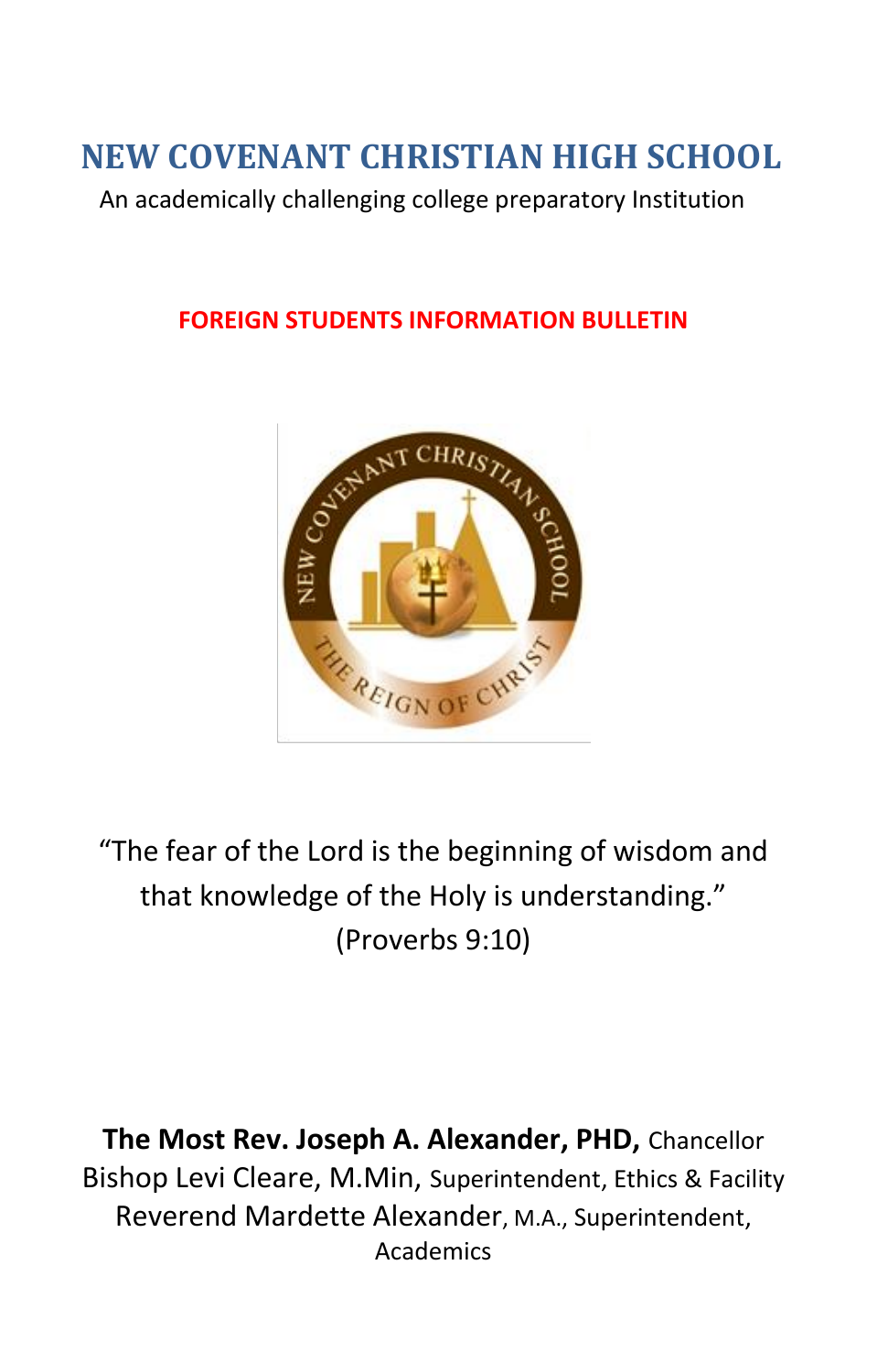## **SCHOOL PHILOSPHY**

It is the conviction of New Covenant Christian Church (NCCC) that children should be brought up in the way they should go, so that when they are mature they will not depart from it. Consequently, NCCHS is an integral part of New Covenant Christian Ministries, whose aim has been to provide an alternative educational institution devoid of the avoidable problems present in the other educational system.

We believe...

- $\triangleright$  That there is no true education without the Word of God and that the word of God is the foundation of all learning;
- $\triangleright$  That morality and basic ethical foundation should be a part of the educational process;
- $\triangleright$  That faculty members and the support staff should set example for students because children naturally imitate adults as their leaders or mentors.
- $\triangleright$  That communication with God in the form of prayer in school does not violate any legitimate principles.

# **SCHOOL MISSION**

- $\triangleright$  Educating students of all races and ethnic backgrounds for God's Kingdom and service to the Nation (humanity).
- $\triangleright$  Helping parents fulfill their obligation of raising their children in the fear and the admonition of the Lord.
- $\triangleright$  Assisting each student in reaching his or her God–given potential at the best possible time.
- $\triangleright$  Creating a non-threatening environment for each student's growth and development according to God's plan.
- $\triangleright$  Preparing students to make the choices of life according to the truth.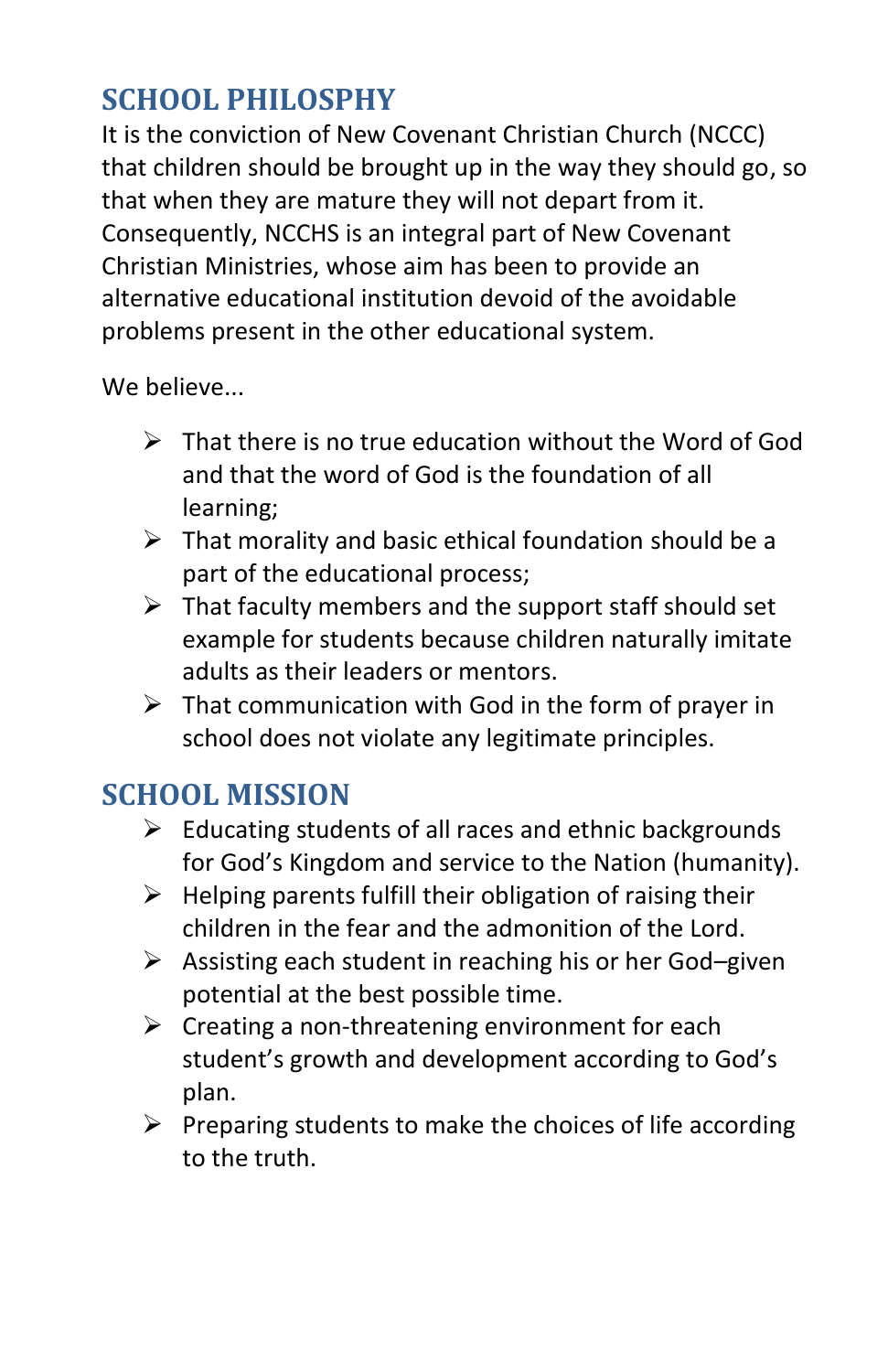### **PRINCIPAL'S MISSION**

Welcome to New Covenant Christian High School, a college preparatory high school that has been recognized by The New York State Board of Regents, where students, teachers, administrators, support personnel, and parents are dedicated to academic excellence. Since 1988 our school has taken pride in providing a well-rounded and rigorous academic program that is designed to meet the challenges of the future.

Our commitment to a standard-based academic program is reflected in a strong college preparatory program, which includes many honors and Advanced Placement courses. We encourage our students to take the opportunity to pursue college courses.

As a comprehensive high school, New Covenant Christian also offers courses in music, drama, and physical education. A well-rounded high school experience includes active participation in co-curricular activities. Again, we encourage students to become involved in our athletic programs, academic competitions, student clubs, student government, and visual and performing arts programs.

Parents are invited to join our Parent Teachers Fellowship that supports our school's academic and extracurricular programs. Our staff and community are committed to providing a safe and positive environment that promotes respect, productivity, and active participation in school activities. The administration and counseling department is student oriented. If you experience problems or simply want to talk, we encourage you to visit our offices.

With high standards and hard work, students achieve their goals at New Covenant Christian High School.

The Principal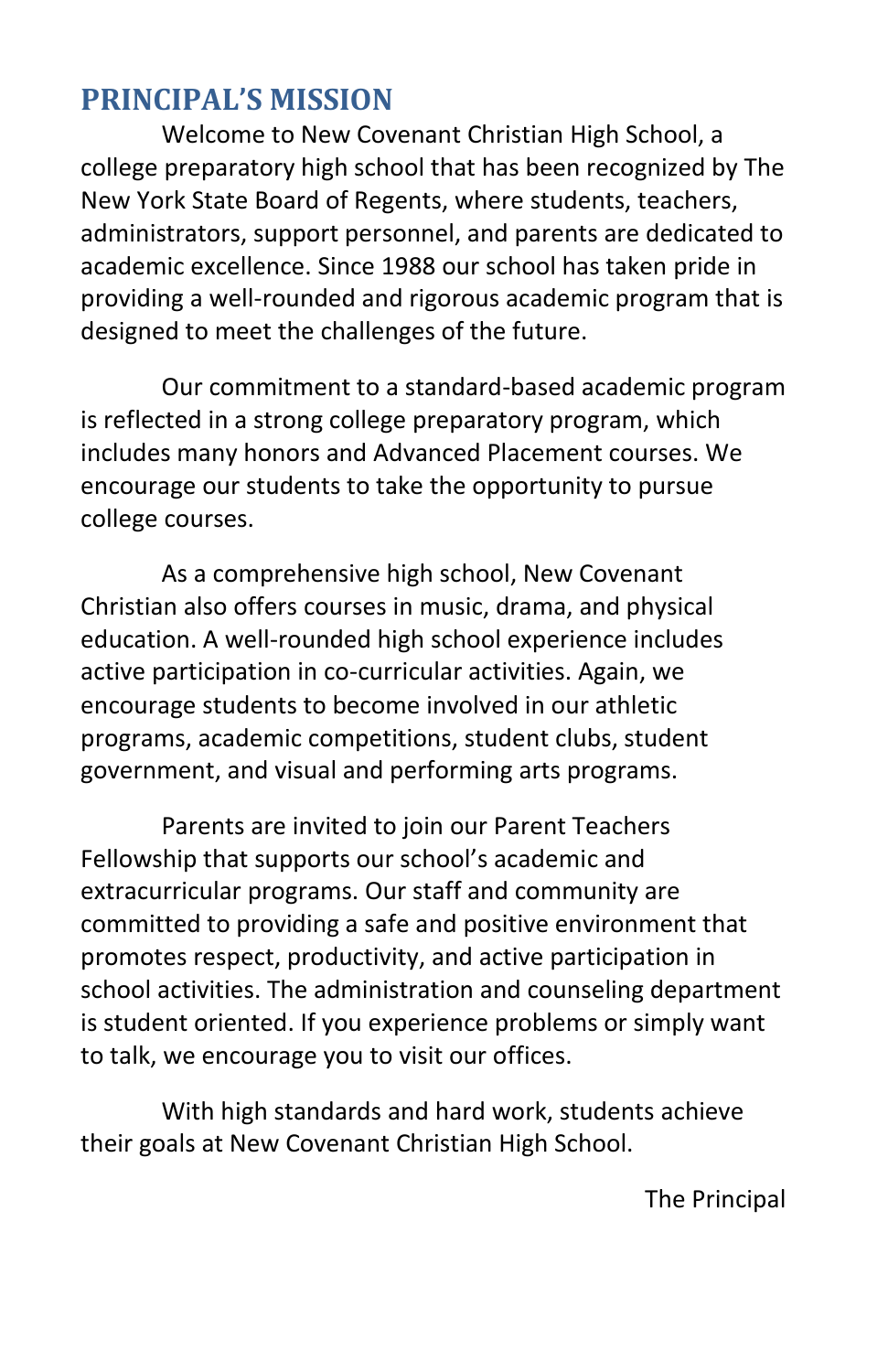# **SCHOOL BACKGROUND**

We are an academic high school of leadership development for global governance in the  $21<sup>st</sup>$  century. We prepare students for admission into the finest American Colleges and Universities in a Christ-centered and well-disciplined environment. The school's governing body is fully convinced of the value of higher education for effective leadership in a complex global village of this generation.

For this reason, students are admitted into New Covenant after a careful competitive evaluation, to determine their commitment to higher or advanced education and demonstration of leadership qualities.

# **SCHOOL HISTORY**

New Covenant Christian High School was founded in 1995 as an extension of the New Covenant elementary and intermediate educational program offered to the Bronx community by the New Covenant Christian Church since 1985. The educational program of the Church was the vision of our leader Archbishop Joseph A. Alexander who foresaw a Christian School program with academic excellence in New York City the world's financial and cultural capital.

The School started in the fall of 1985 with twenty-five (25) students and their parents. That fall, three (3) classrooms in the lower level of a small church were dedicated to the training of children in a God honoring environment. Each year, the numbers of students continue to grow and space to accommodate them also presented a challenge.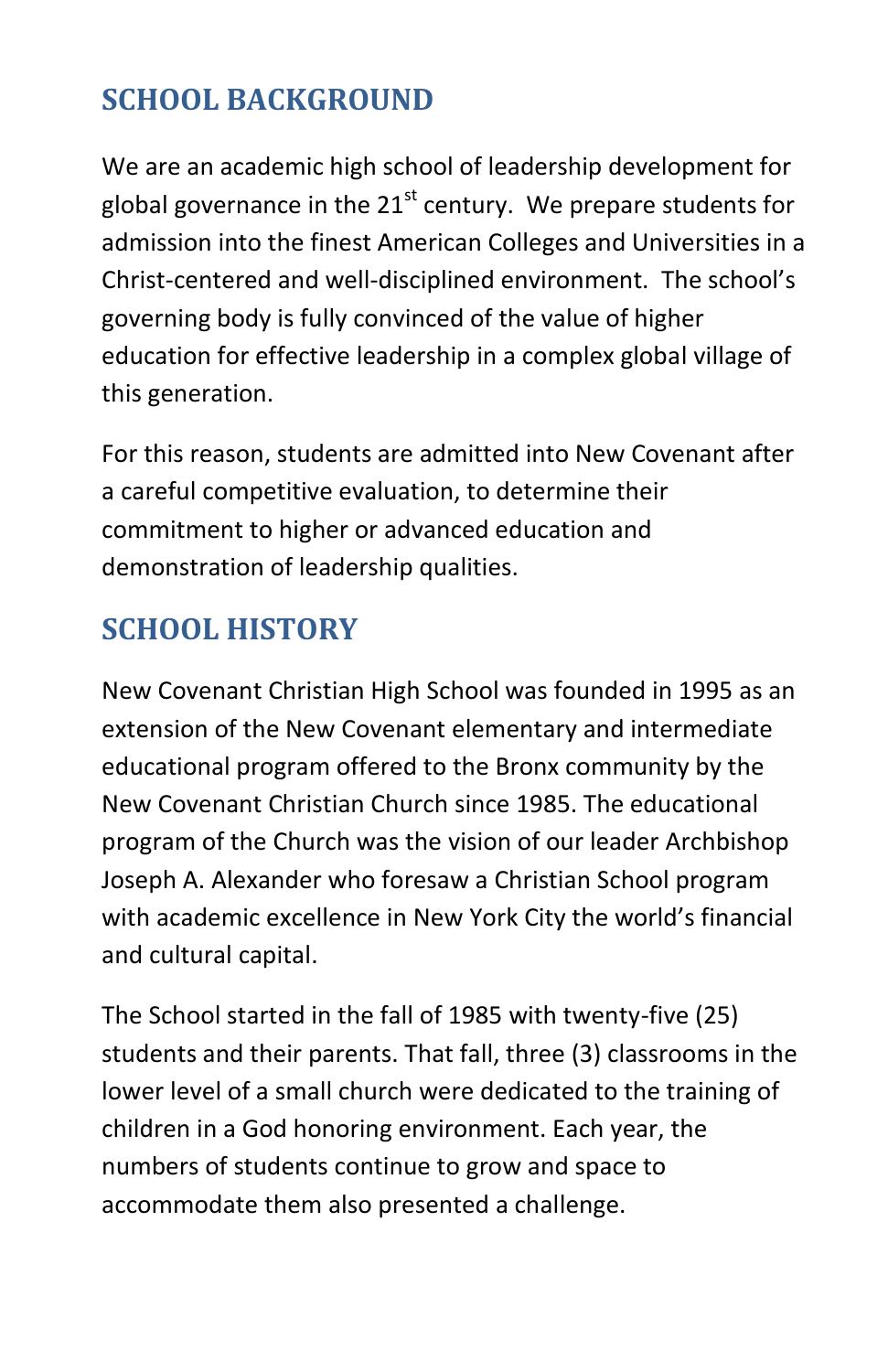In the fall of 1990, an educational complex with fourteen standard classrooms, an auditorium, gym/cafeteria and supporting offices were dedicated for continuing advancement of the educational ideal that was in the original vision. The School continued to graduate students in grades five (5) and eight (8) for nine years.

A clear record showed that one hundred percent of New Covenant graduates completed High School and 98% went to College. It was clear evidence that the educational philosophy of New Covenant was working. The establishment of the High School Division in 1995 was therefore, to complete a work well done at the most crucial level

### **ADMISSION**

The admission process begins with the initial application. The

application requires information about past academic courses to date, family background and student information. The application and all required material must be submitted with a non -refundable fee (\$50).

Each applicant must submit a 2000- 3000 word personal statement about him/herself. The statement must include the student's life goals,



aspirations and reasons for seeking admission to New Covenant Christian High School (NCCHS). In addition to the personal statement and application, students need to provide an official copy of his/her academic transcripts (academic record) from their current school.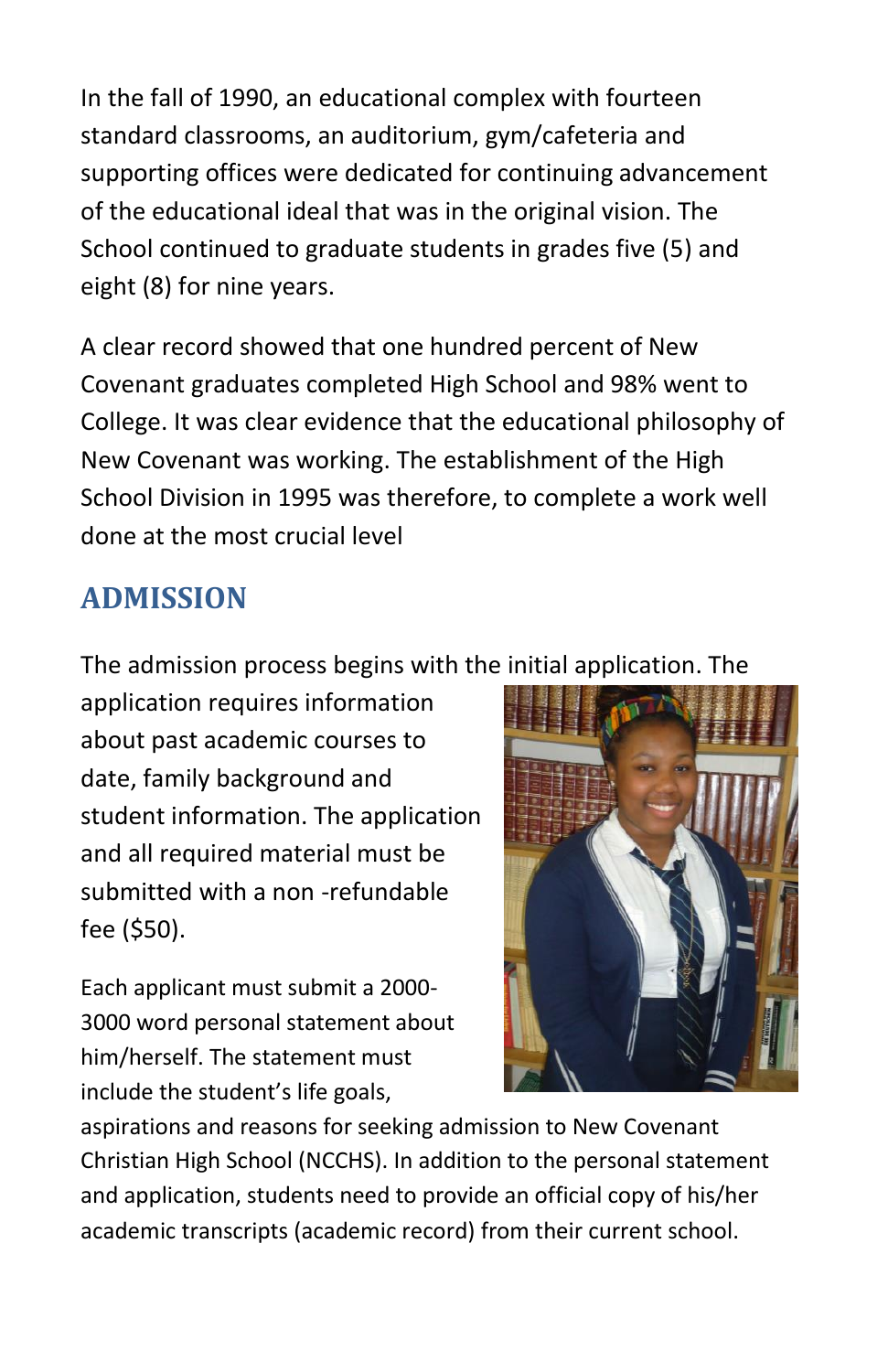# **ACADEMIC CURRICULUM**

The New Covenant Christian School uses a traditional curriculum with full integration of Christian principles. The academic goal is excellence without compromising basic Christian values. The general subjects taught in our school include the following depending on the grade level:

- $\triangleright$  Bible/Ethics
- $\triangleright$  Mathematics
- Language Art
- $\triangleright$  Literature
- $\triangleright$  Writing Skill
- Global Studies/Politics
- $\triangleright$  Physical Sciences
- $\triangleright$  Social Studies/History
- $\triangleright$  Health Education
- $\triangleright$  Computer Education
- $\triangleright$  Foreign Language
- $\triangleright$  Physical Education
- $\triangleright$  Art/Music

#### **SUMMER ENRICHMENT PROGRAM**

Besides the regular school/academic program, we offer a summer enrichment program aimed at broadening the knowledge, skills, and experience of students in academic subjects as well as other extracurricular activities. More information about our summer school will be available in March.

#### **AFTER-SCHOOL PROGRAM**

The After School Program of our school is premised on the fact that in our communities, the work schedule of an average parent is from 9am to 5pm. And with the very difficult times in which we live,



it is risky to leave children without supervision and academic support when they return from school. Therefore, our after school program is an extension program designed to supervise and provide academic support to students whose parents may not be available at home to provide the necessary support and supervision when they return from school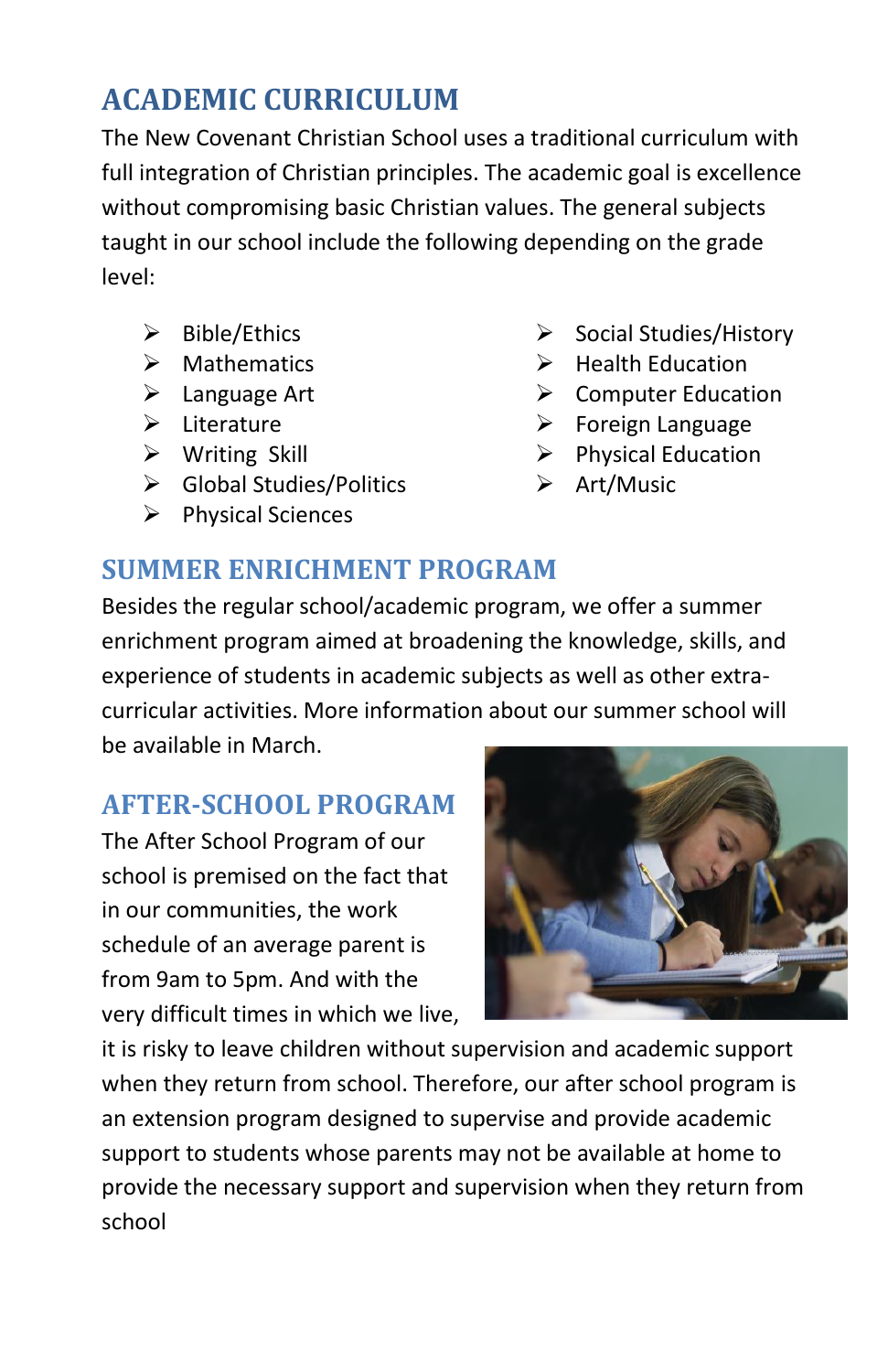### **SPIRITUAL LIFE ON CAMPUS**

As a Christian high school, we take the spiritual lives of our students very seriously. We believe the balance between academic and spiritual education must be maintained to guarantee effectiveness of the individual student. Our students participate in church programs, devotions and study of God's word as a major source for growth and development of a total person. We take seriously the admonition of wisdom that "the fear of the Lord is the beginning of wisdom and that knowledge of the Holy is understanding" (Proverbs 9:10).

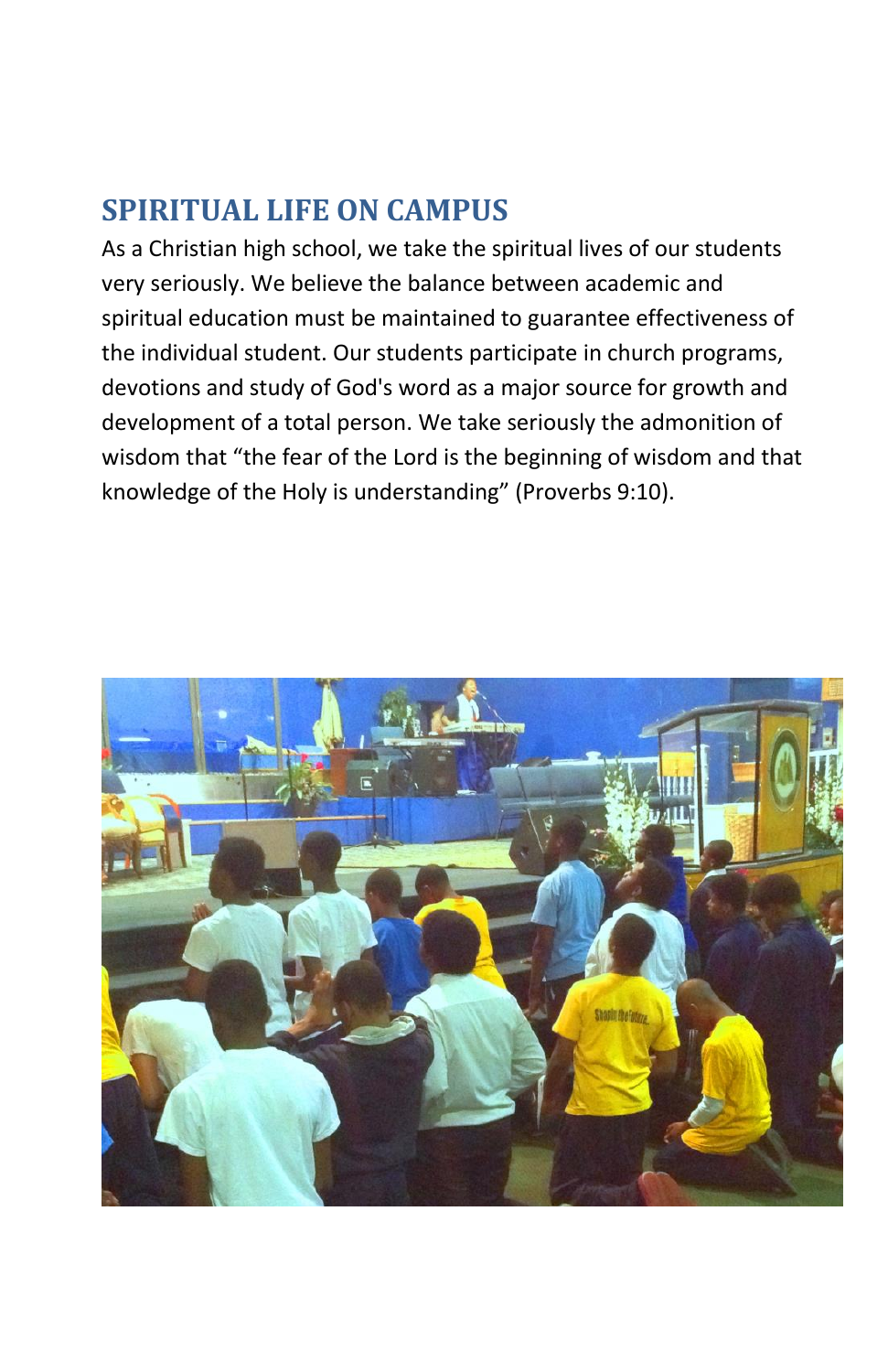# **ACCREDITATION**

New Covenant Christian High School is accredited by the Board of Regents of the State of New York to issue the "Regents Diploma".



### **PREPARING COLLEGE STUDENTS**

The focus of NCCHS is to prepare students to enter the best colleges and universities in the United States. Over the past 20 years, more than 96% of our students have entered prominent universities with full and partial scholarship. Some of our graduates have gone on to attend Ivy Leagues Institutions such as Harvard University, Columbia University, and University of Pennsylvania.

Students are challenged from the start at NCCHS to discipline themselves to achieve and excel in mathematics, science and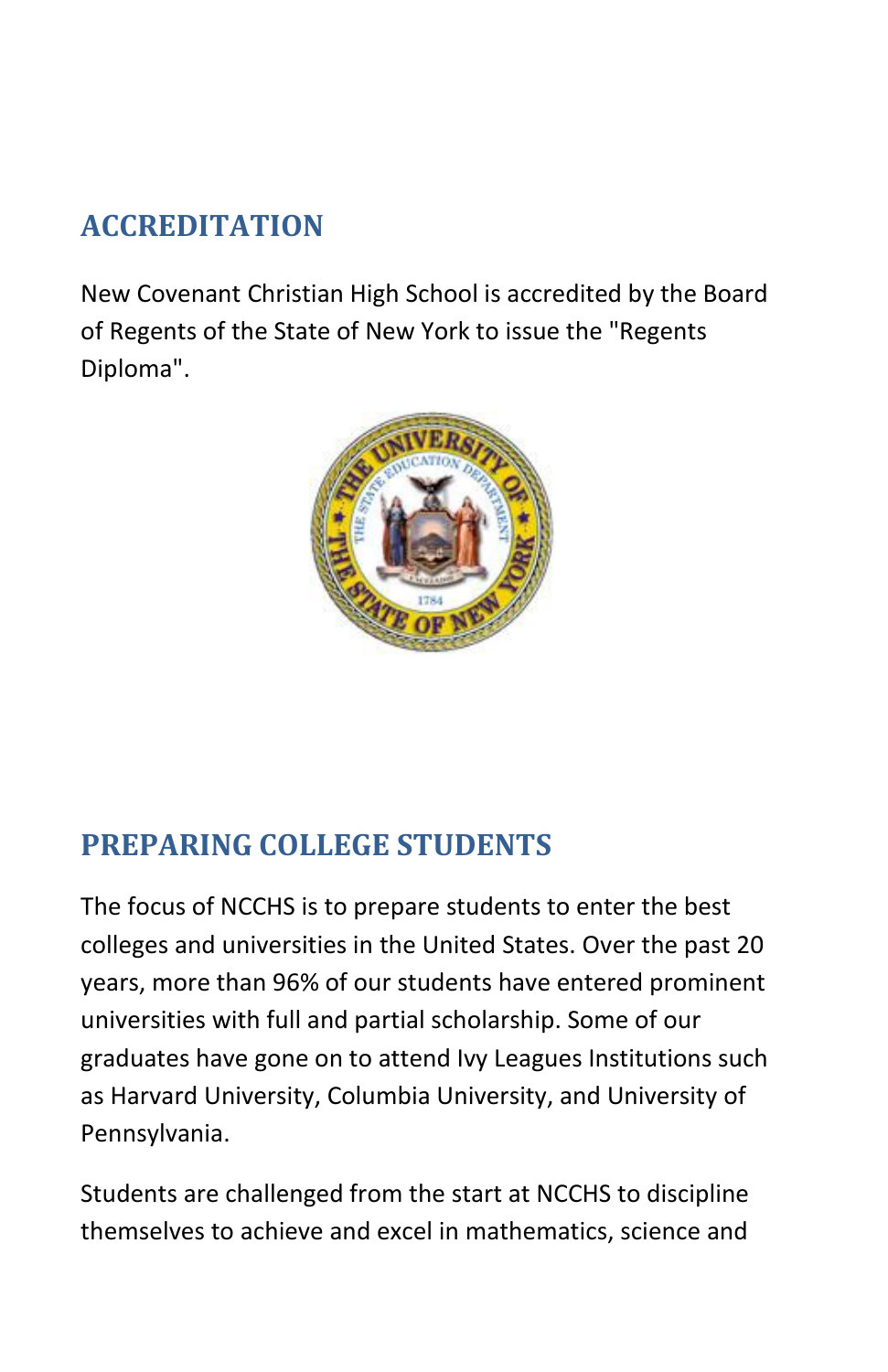language. Students are prepared and expected to perform excellently on SAT and ACT, standardized tests required by universities for admission.

To make sure no student falls behind academically, NCCHS offers:

- $\triangleright$  Extended school day for extra academic instruction and research.
- $\triangleright$  Weekend classes for additional work and tutorials.
- $\triangleright$  Summer curriculum for continuous academic engagement.
- On-going testing in major subject and exposure to examination material.

Guidance counseling is provided to all students on an individualized basis; with the intent to identify and addresses potential academic or social problem that a student might experience. Guidance counseling is provided to all students throughout the academic year.

### **TUITION AND FEES**

- $\triangleright$  Tuition for the academic year for foreign student = \$6,750.00
- Eight week summer program fee =  $$1,000.00*$
- $\triangleright$  The annual fee = \$1,120.00\*\*

\* The summer program is not mandatory

\*\* The annual fee per students covers textbooks per academic year, administration, insurance and all Regent examinations.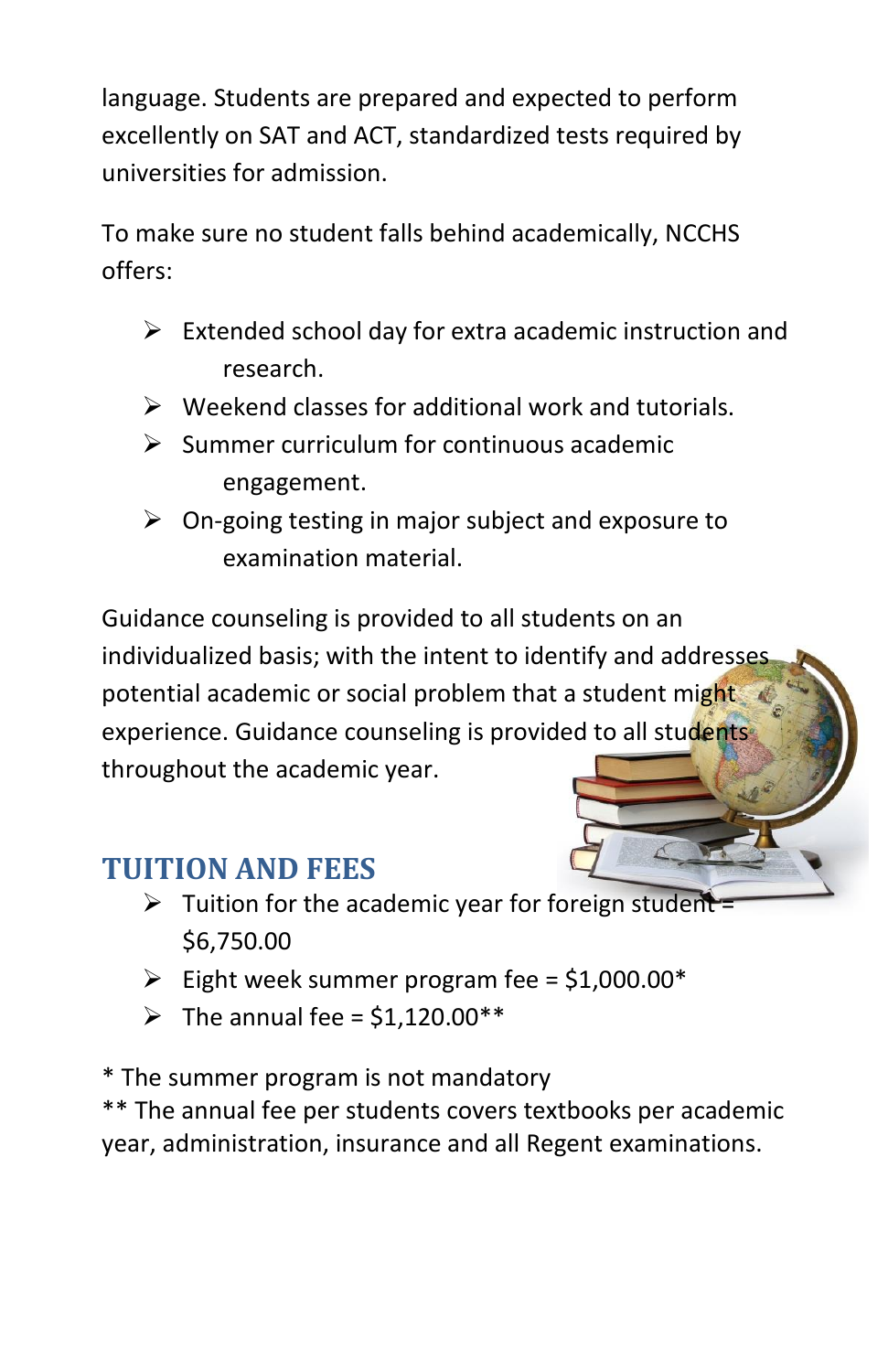### **ROOM AND BOARD**

NCCHS provides limited campus housing. We supplement housing needs by placing students with host families, who are committed and vetted families who are qualified to host our students throughout the duration of their studies.

The budgeted annual housing expenses are as follows:

| 10 months academic year    | \$6,500.00 |
|----------------------------|------------|
| 12 months including summer | \$7,200.00 |

#### **International students summarized annual budget**

|                                            | Academic Year | <b>School Year</b> |
|--------------------------------------------|---------------|--------------------|
|                                            | (10 mo)       | (12mo)             |
| Tuition only                               | \$6,750.00    | \$7,750.00*        |
| Room/board                                 | \$6,500.00    | \$7,200.00*        |
| Annual fees                                | \$1,120.00    | \$1,120.00         |
| Incidental fees                            | \$880.00      | \$1,000.00         |
| <b>Total estimated</b><br>cost per student | \$15,250.00   | \$17,070.00        |

Note: All qualified students are entitled to the New Covenant Church Global Reach Scholarship for up to 25% -30% of total annual budget. The scholarship application must be submitted along with required application documents.

### **EXTRACURRICULAR ACTIVITIES**

Yearbook Sport Day

Fundraising

Senior Retreat

Invention club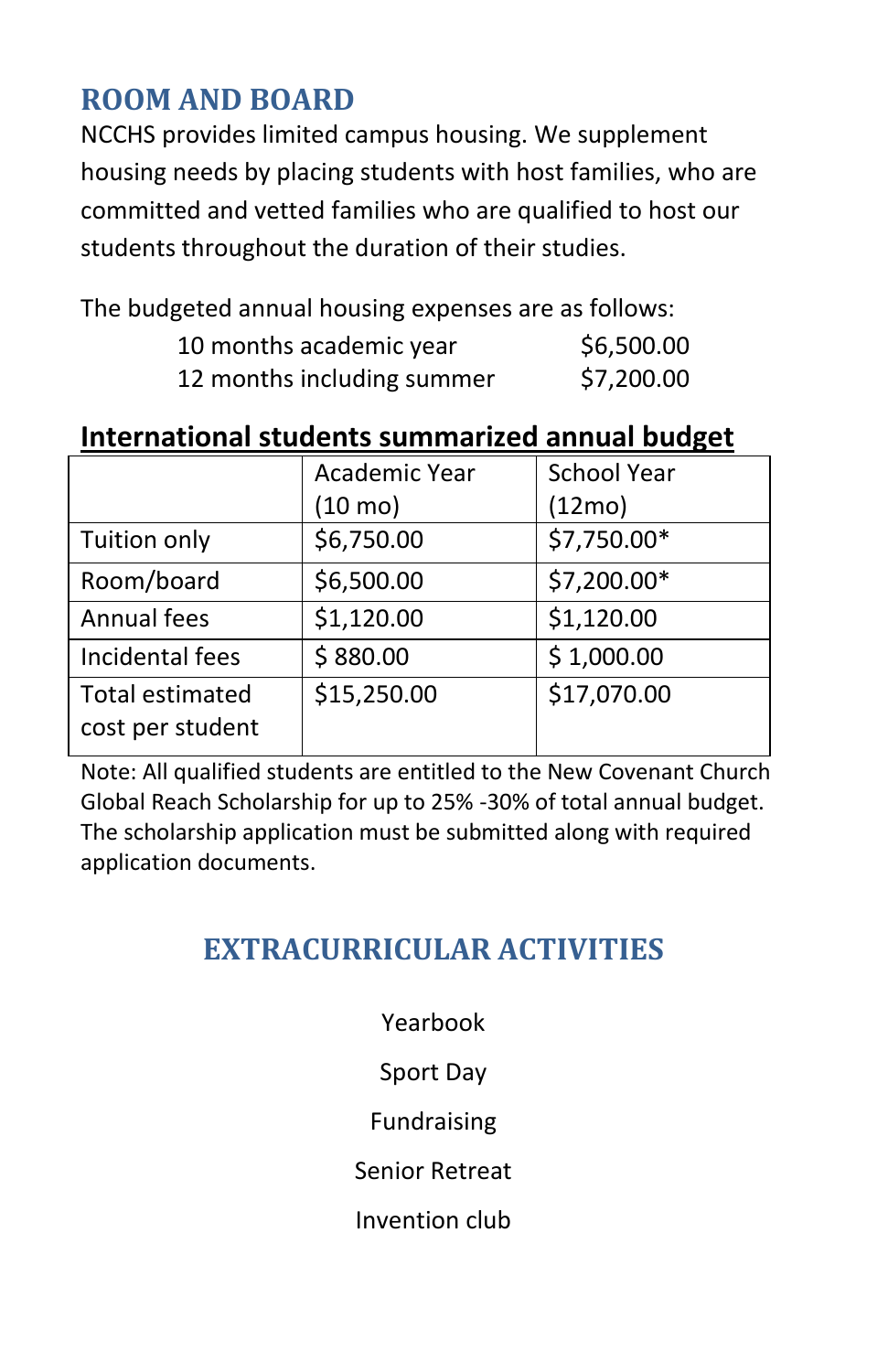Economic club Marketing club Journalism club Family Fun Day Basketball team Audio/Visual club Banking and global leadership Entrepreneurship development Concerts (Easter, Christmas, etc.) Pre-Law/Pre-med/Psychology club



#### **Testimonials**

*How did I end up in a leadership role? It all started at New Covenant Christian Middle and High School." -Gabriel Cleare, Class of 2010*

*New Covenant High school has changed many people's lives, especially mine. I emigrated from Nigeria and started school at New Covenant, where I learned to be the best I could be.*